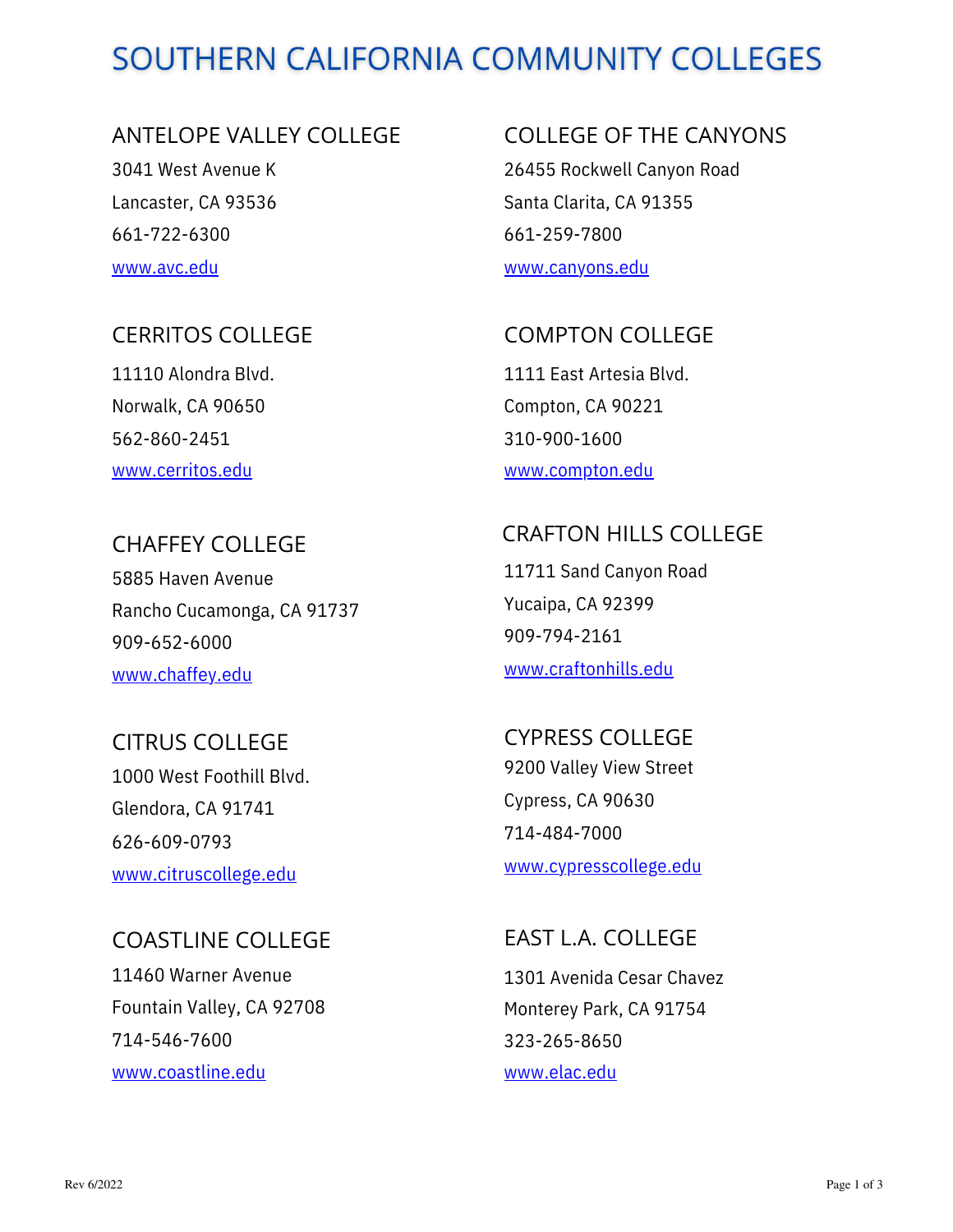# EL CAMINO COLLEGE

16007 Crenshaw Blvd. Torrance, CA 90506 310-594-5392 [www.elcamino.edu](http://www.elcamino.edu/)

### FULLERTON COLLEGE

321 East Chapman Avenue Fullerton, CA 92832 714-992-7000 [www.fullcoll.edu](http://www.fullcoll.edu/)

# GLENDALE COLLEGE

1500 North Verdugo Road Glendale, CA 91208 818-240-1000 [www.glendale.edu](http://www.glendale.edu/)

### GOLDENWEST COLLEGE

15744 Goldenwest Street Huntington Beach, CA 92647 714-892-7711 [www.goldenwestcollege.edu](http://www.goldenwestcollege.edu/)

### IRVINE VALLEY COLLEGE

5500 Irvine Center Drive Irvine, CA 92618 949-451-5100 [www.ivc.edu](http://www.ivc.edu/)

# LONG BEACH CITY COLLEGE

4901 East Carson Street Long Beach, CA 90808 562-938-4111 [www.lbcc.edu](http://www.lbcc.edu/)

1111 Figueroa Place Wilmington, CA 90744 310-233-4000 [www.lahc.edu](http://www.lahc.edu/) L.A. HARBOR COLLEGE

# 6201 Winnetka Avenue Woodland Hills, CA 91371 818-710-4100 [www.piercecollege.edu](http://www.piercecollege.edu/) L.A. PIERCE COLLEGE

# L.A. SOUTHWEST COLLEGE

1600 West Imperial Highway Los Angeles, CA 90047 323-241-5400 [www.lasc.edu](http://www.lasc.edu/)

# L.A. VALLEY COLLEGE

5800 Fulton Avenue Valley Glen, CA 91401 818-947-2600 [www.lavc.edu](http://www.lavc.edu/)